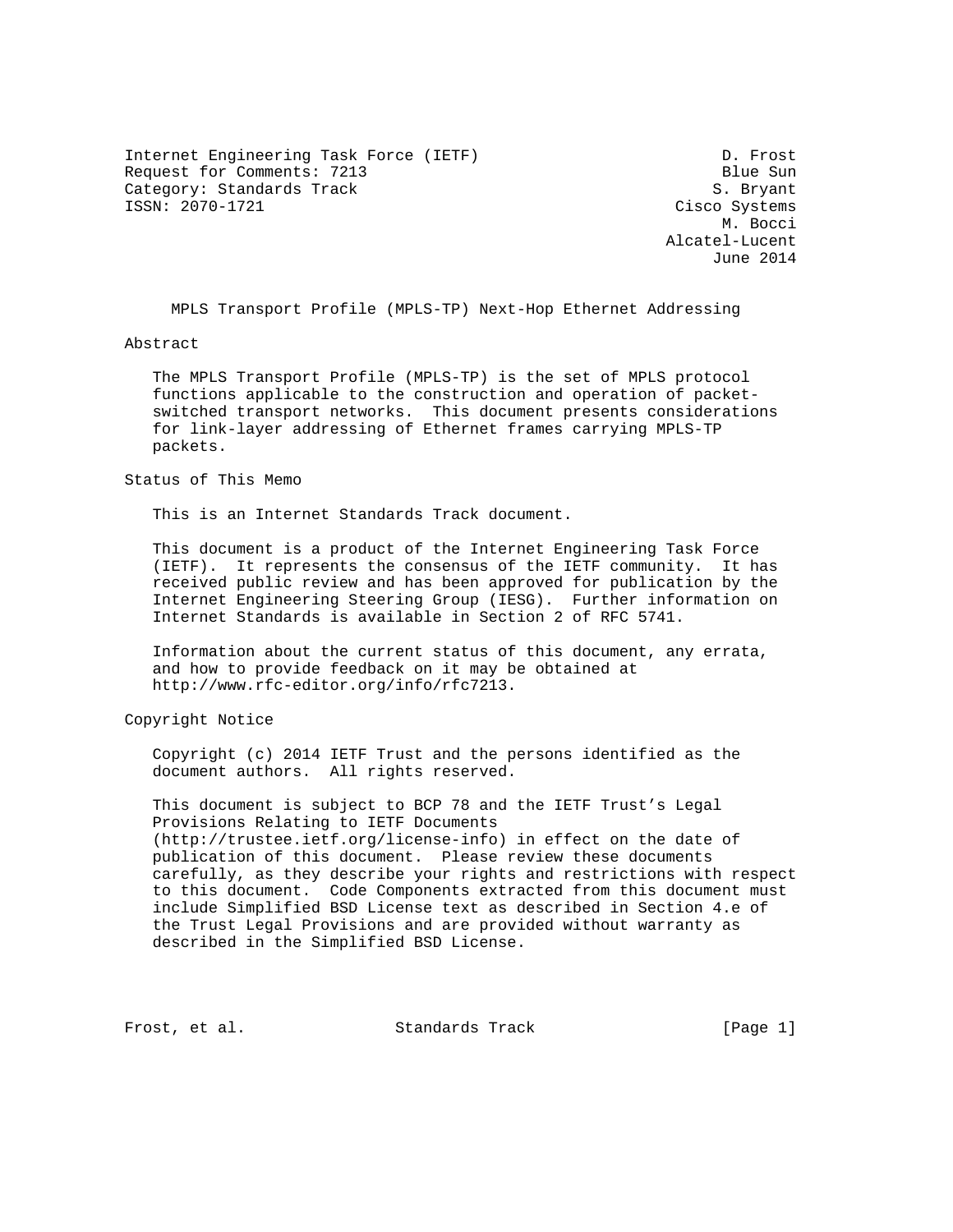# 1. Introduction

 The MPLS Transport Profile (MPLS-TP) [RFC5921] is the set of protocol functions that meet the requirements [RFC5654] for the application of MPLS to the construction and operation of packet-switched transport networks. The MPLS-TP data plane consists of those MPLS-TP functions concerned with the encapsulation and forwarding of MPLS-TP packets and is described in [RFC5960].

 This document presents considerations for link-layer addressing of Ethernet frames carrying MPLS-TP packets. Since MPLS-TP packets are MPLS packets, existing procedures ([RFC3032], [RFC5332]) for the encapsulation of MPLS packets over Ethernet apply. Because IP functionality is optional in an MPLS-TP network, IP-based protocols for Media Access Control (MAC) address learning, such as the Address Resolution Protocol (ARP) [RFC826] and IPv6 Neighbor Discovery [RFC4861], may not be available. This document specifies the options for the determination and selection of the next-hop Ethernet MAC address when MPLS-TP is used between nodes that do not have an IP data plane.

# 1.1. Terminology

Term Definition

| ARP     | Address Resolution Protocol    |
|---------|--------------------------------|
| $G-ACh$ | Generic Associated Channel     |
| LSP     | Label Switched Path            |
| LSR     | Label Switching Router         |
| MAC     | Media Access Control           |
|         | MPLS-TP MPLS Transport Profile |

 Additional definitions and terminology can be found in [RFC5960] and [RFC5654].

## 1.2. Requirements Language

 The key words "MUST", "MUST NOT", "REQUIRED", "SHALL", "SHALL NOT", "SHOULD", "SHOULD NOT", "RECOMMENDED", "MAY", and "OPTIONAL" in this document are to be interpreted as described in [RFC2119].

# 2. Point-to-Point Link Addressing

 When two MPLS-TP nodes are connected by a point-to-point Ethernet link, the question arises as to what destination Ethernet Media Access Control (MAC) address should be specified in Ethernet frames transmitted to the peer node over the link. The problem of determining this address does not arise in IP/MPLS networks because

Frost, et al. Standards Track [Page 2]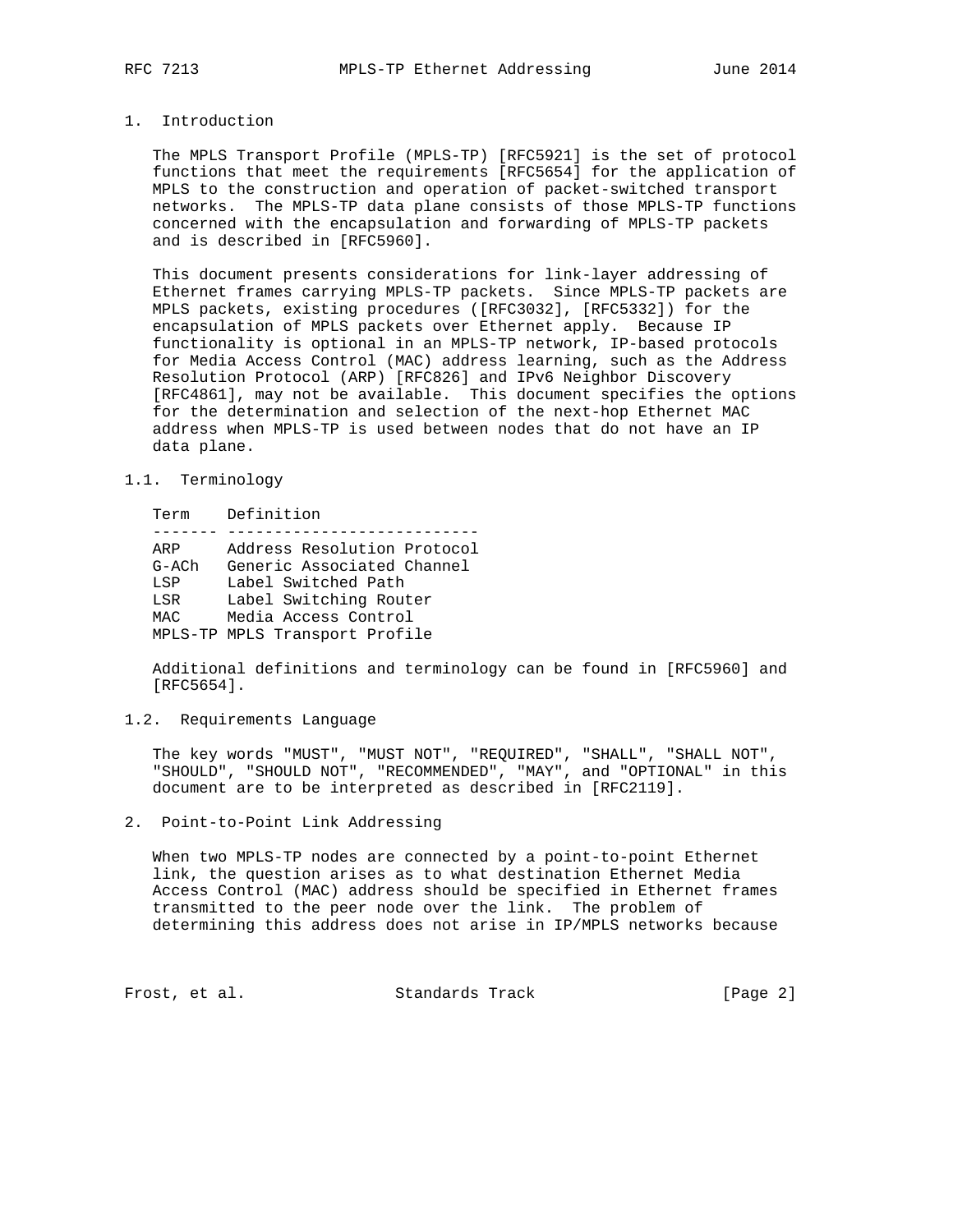of the presence of the Ethernet Address Resolution Protocol (commonly referred to as the Address Resolution Protocol and shortened to ARP) [RFC826] or IPv6 Neighbor Discovery (ND) protocol [RFC4861], which allow the unicast MAC address of the peer device to be learned dynamically.

 If existing mechanisms are available in an MPLS-TP network to determine the destination unicast MAC addresses of peer nodes, for example, if the network also happens to be an IP/MPLS network, or if the Link Layer Discovery Protocol (LLDP) [LLDP] is in use, these methods SHOULD be used. If ARP, ND, and LLDP are not available, and both peers implement the procedures in Section 4 of this document, then the GAP mechanism described in this memo SHOULD be used. The remainder of this section discusses alternative options that might be employed when none of the preceding mechanisms for learning MAC addresses are available.

 One common approach is for each node to be statically configured with the MAC address of its peer. However, static MAC address configuration can present an administrative burden and lead to operational problems. For example, replacement of an Ethernet interface to resolve a hardware fault when this approach is used requires that the peer node be manually reconfigured with the new MAC address. This is especially problematic if the peer is operated by another provider.

 Another approach that may be considered is to use the Ethernet broadcast address FF-FF-FF-FF-FF-FF as the destination MAC address in frames carrying MPLS-TP packets over a link that is known to be point-to-point. This may, however, lead to excessive frame distribution and processing at the Ethernet layer. Broadcast traffic may also be treated specially by some devices, and this may not be desirable for MPLS-TP data frames.

 In view of the above considerations, this document recommends that, if a non-negotiated address is to be used, both nodes are configured to use as a destination MAC address an Ethernet multicast address reserved for MPLS-TP for use over point-to-point links. The address allocated for this purpose by the Internet Assigned Numbers Authority (IANA) is 01-00-5E-90-00-00. An MPLS-TP implementation MUST default to passing to the MPLS sub-system any MPLS packets received from a point-to-point Ethernet link with this destination MAC address.

 The use of broadcast or multicast addressing for the purpose described in this section, i.e., as a placeholder for the unknown unicast MAC address of the destination, is applicable only when the attached Ethernet link is known to be point-to-point. If a link is not known to be point-to-point, these forms of broadcast or multicast

Frost, et al. Standards Track [Page 3]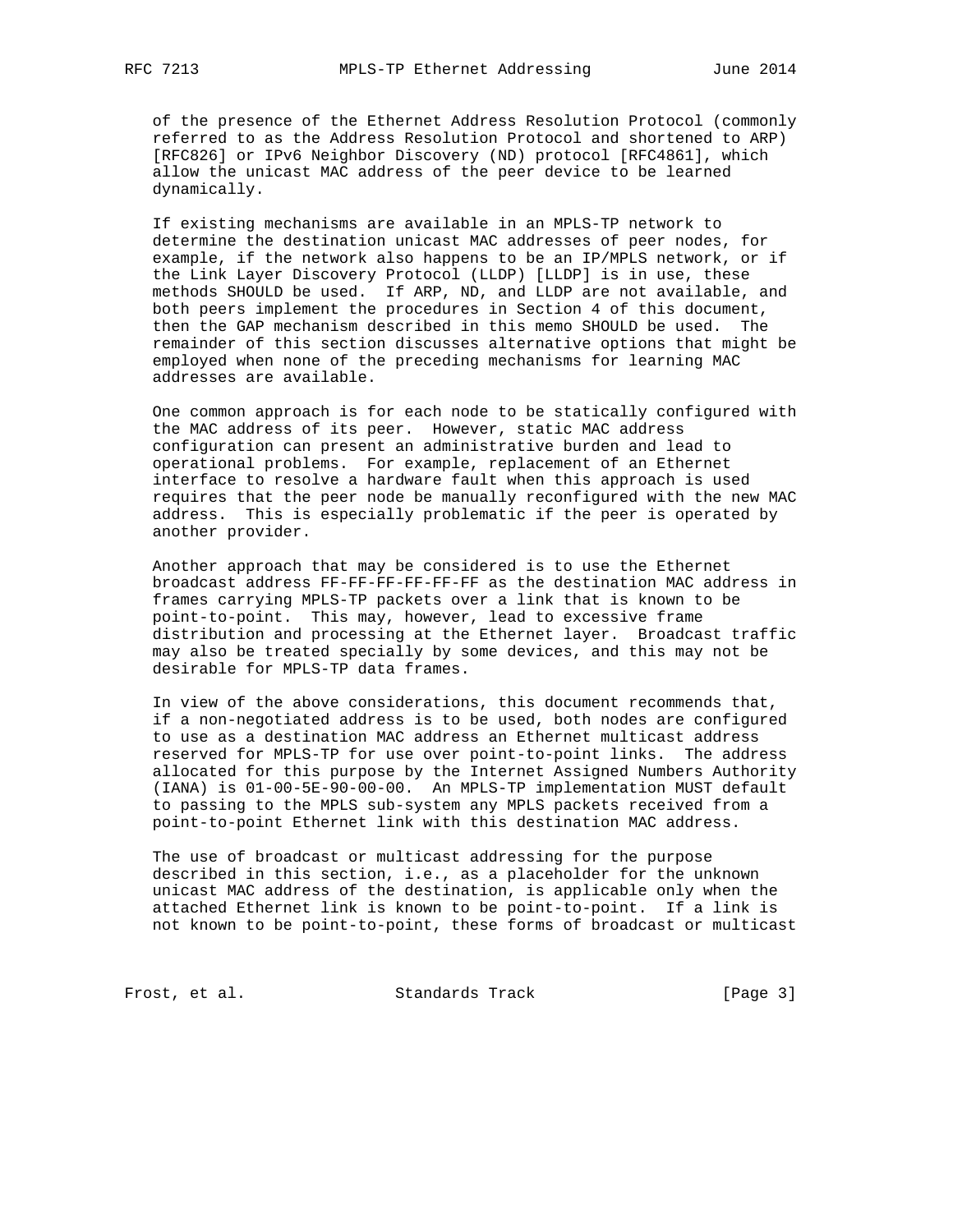addressing MUST NOT be used. Thus, the implementation MUST provide a means for the operator to declare that a link is point-to-point if it supports these addressing modes. Moreover, the operator is cautioned that it is not always clear whether a given link is, or will remain, strictly point-to-point, particularly when the link is supplied by an external provider; point-to-point declarations therefore need to be used with care. Because of these caveats, it is RECOMMENDED that implementations support the procedures in Section 4 so that unicast addressing can be used.

3. Multipoint Link Addressing

 When a multipoint Ethernet link serves as a section [RFC5960] for a point-to-multipoint MPLS-TP LSP, and multicast destination MAC addressing at the Ethernet layer is used for the LSP, the addressing and encapsulation procedures specified in [RFC5332] SHALL be used.

 When a multipoint Ethernet link (that is, a link that is not known to be point-to-point) serves as a section for a point-to-point MPLS-TP LSP, unicast destination MAC addresses MUST be used for Ethernet frames carrying packets of the LSP. According to the discussion in the previous section, this implies the use of either static MAC address configuration or a protocol that enables peer MAC address discovery.

4. MAC Address Discovery via the G-ACh Advertisement Protocol

 The G-ACh Advertisement Protocol (GAP) [RFC7212] provides a simple means of informing listeners on a link of the sender's capabilities and configuration. When used for this purpose on an Ethernet link, GAP messages are multicast to the address 01-00-5e-80-00-0d (see Section 7 of [RFC7212]). If these messages contain the unicast MAC address of the sender, then listeners can learn this address and use it in the future when transmitting frames containing MPLS-TP packets. Since the GAP does not rely on IP, this provides a means of unicast MAC discovery for MPLS-TP nodes without IP support.

 This document defines a new GAP application "Ethernet Interface Parameters" (0x0001) to support the advertisement of Ethernet specific parameters associated with the sending interface. The following Type-Length-Value (TLV) objects are defined for this application; the TLV format is as defined in [RFC7212]:

Source MAC Address (type =  $0$ , length =  $8$ ): The Value of this object is an EUI-64 [EUI-64] unicast MAC address assigned to one of the interfaces of the sender that is connected to this data link. The IEEE-defined mapping from 48-bit MAC addresses to EUI-64 form is used.

Frost, et al. Standards Track [Page 4]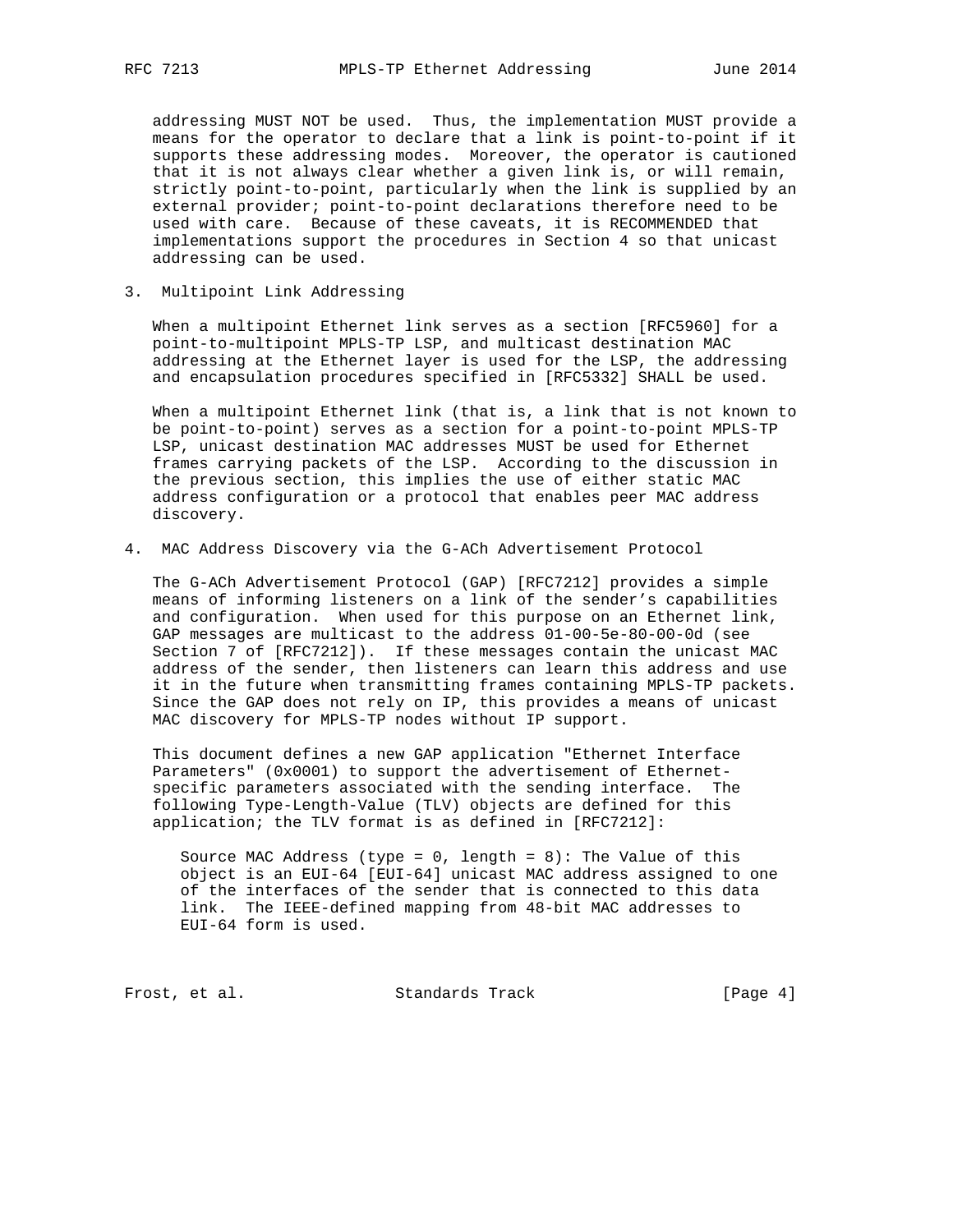Maximum Frame Size (MFS) (type = 1, length =  $4$ ): The Value of this object is a 32-bit unsigned integer encoded in network byte order that specifies the maximum frame size in octets of an Ethernet Frame that can be sent over the sending interface. Where MAC address learning occurs by some other means, this TLV group MAY be used to advertise only the MFS. If multiple advertisements are made for the same parameter, use of these advertisements is undefined.

|        |                              | 0 1 2 3 4 5 6 7 8 9 0 1 2 3 4 5 6 7 8 9 0 1 2 3 4 5 6 7 8 9 0 1 |  |  |  |  |  |  |  |  |  |  |
|--------|------------------------------|-----------------------------------------------------------------|--|--|--|--|--|--|--|--|--|--|
|        |                              |                                                                 |  |  |  |  |  |  |  |  |  |  |
| Type=0 | Reserved                     | Length=8                                                        |  |  |  |  |  |  |  |  |  |  |
|        |                              |                                                                 |  |  |  |  |  |  |  |  |  |  |
|        | MAC Address in EUI-64 Format |                                                                 |  |  |  |  |  |  |  |  |  |  |
|        |                              |                                                                 |  |  |  |  |  |  |  |  |  |  |
|        |                              |                                                                 |  |  |  |  |  |  |  |  |  |  |

#### Source MAC Address Object Format

|                          |  |  |  |  |  |        |  | 0 1 2 3 4 5 6 7 8 9 0 1 2 3 4 5 6 7 8 9 0 1 2 3 4 5 6 7 8 9 0 1 |  |  |          |  |  |  |  |  |  |          |  |  |  |  |
|--------------------------|--|--|--|--|--|--------|--|-----------------------------------------------------------------|--|--|----------|--|--|--|--|--|--|----------|--|--|--|--|
|                          |  |  |  |  |  |        |  |                                                                 |  |  |          |  |  |  |  |  |  |          |  |  |  |  |
|                          |  |  |  |  |  | Type=1 |  |                                                                 |  |  | Reserved |  |  |  |  |  |  | Length=4 |  |  |  |  |
|                          |  |  |  |  |  |        |  |                                                                 |  |  |          |  |  |  |  |  |  |          |  |  |  |  |
| Maximum Frame Size (MFS) |  |  |  |  |  |        |  |                                                                 |  |  |          |  |  |  |  |  |  |          |  |  |  |  |
|                          |  |  |  |  |  |        |  |                                                                 |  |  |          |  |  |  |  |  |  |          |  |  |  |  |

# MFS Object Format

 Per [RFC7212], MAC address discovery information needs to be periodically retransmitted and is to be retained by a receiver based on the period of time indicated by the associated Lifetime field. To expedite the initialization of a link, it is RECOMMENDED that a node that has been reconfigured, rebooted, or is aware that it has been disconnected from its peer send a GAP Ethernet Interface Parameters message, and that it issue a GAP Request message for the Ethernet Interface Parameters of its peers, at the earliest opportunity.

 When the MAC address in the received Source MAC Address TLV changes, the new MAC address MUST be used (see Section 5.2 of [RFC7212]).

 If a minimum MFS is configured for a link and the MFS advertised by the peer is lower than that minimum, the operator MUST be notified of the MFS mismatch. Under these circumstances, the operator may choose to configure the LSR to shut down the link, thereby triggering a

Frost, et al. Standards Track [Page 5]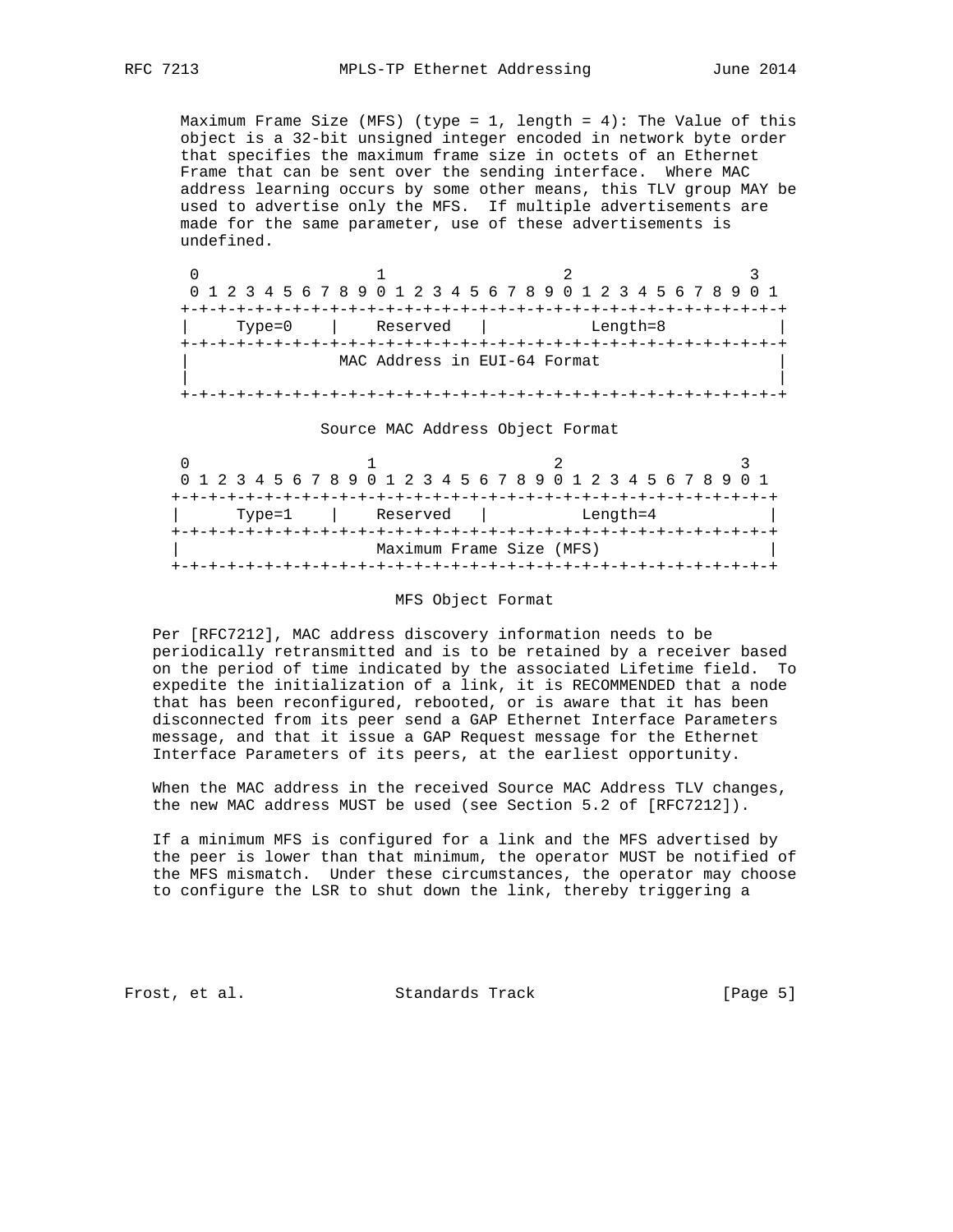fault and causing the end-to-end path to be repaired. Alternatively, the operator may choose to configure the LSR to leave the link up so that an OAM message can be used to verify the actual MFS.

 A peer node could cease transmission of G-ACh advertisements, or cease to include a Source MAC Address TLV in advertisements, or cease to be connected, any of which will cause the TLV lifetime to expire. After the Source MAC Address TLV lifetime has expired, this MAC Address MUST NOT be used as the peer MAC address. The node MUST return to selecting MAC addresses as though no advertisements were received, using the method configured for this eventuality.

# 5. Manageability Considerations

 The values sent and received by this protocol MUST be made accessible for inspection by network operators, and where local configuration is updated by received information, it MUST be clear why the configured value has been changed. If the received values change, the new values MUST be used and the change made visible to the network operators.

 The Ethernet address and associated parameters advertised for an interface SHOULD be persistent across restarts. In the event of a system restart, any data that has been retained as a consequence of prior Ethernet Interface Parameters advertisements from GAP peers MUST be discarded; this prevents incorrect operation on the basis of stale data.

 Where the link changes to a new type, i.e., from point-to-point to point-to-multipoint, the network operator SHOULD be informed. If the new link type is incompatible with the Ethernet addressing method in use, the system MUST take the action that is configured under those circumstances.

# 6. Security Considerations

 The use of broadcast or multicast Ethernet destination MAC addresses for frames carrying MPLS-TP data packets can potentially result in such frames being distributed to devices other than the intended destination node or nodes when the Ethernet link is not point-to point. The operator should take care to ensure that MPLS-TP nodes are aware of the Ethernet link type (point-to-point or multipoint). In the case of multipoint links, the operator should either ensure that no devices are attached to the link that are not authorized to receive the frames or take steps to mitigate the possibility of excessive frame distribution (for example, by configuring the Ethernet switch to appropriately restrict the delivery of multicast frames to authorized ports).

Frost, et al. Standards Track [Page 6]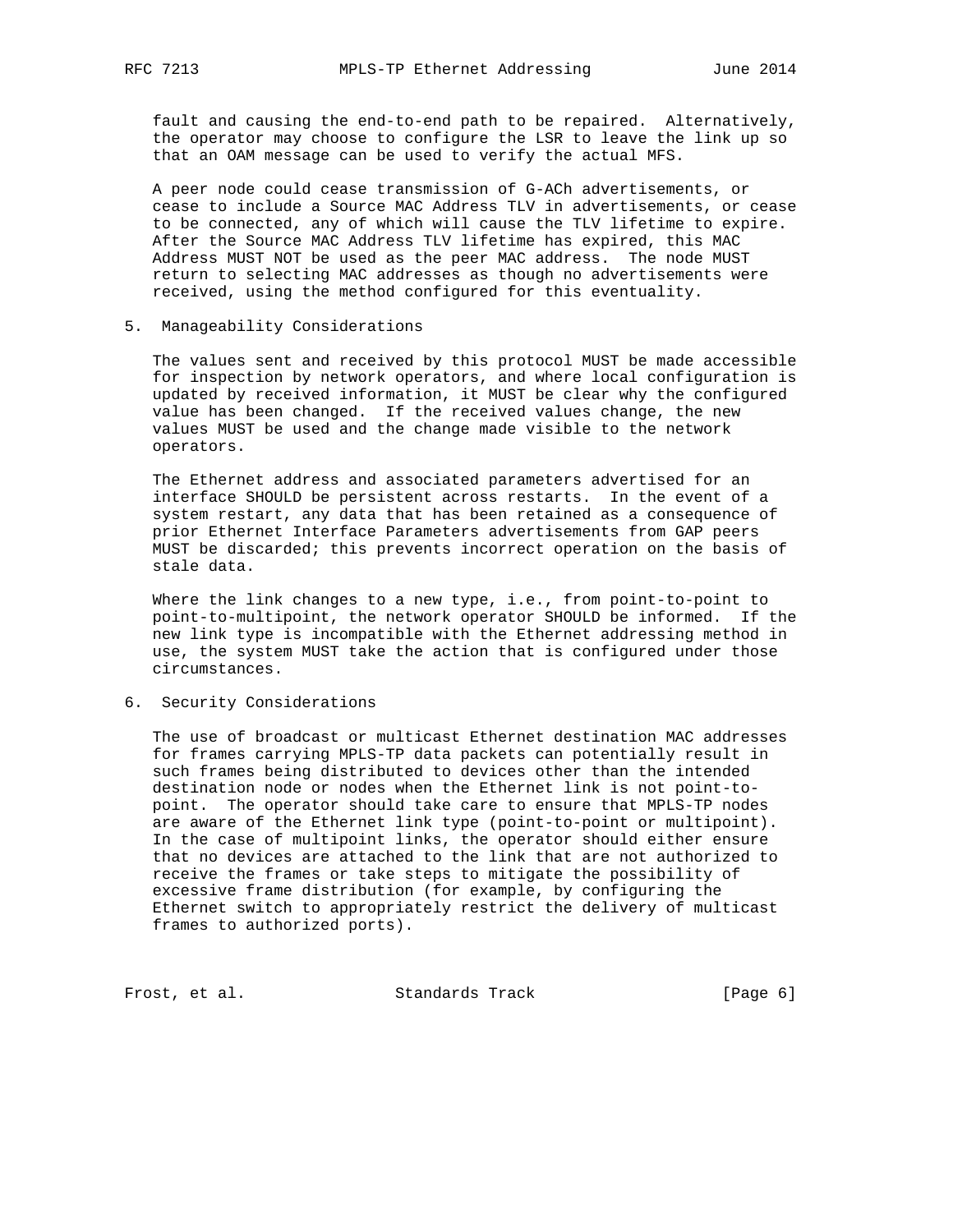An attacker could disrupt communications by modifying the Source MAC Address or the MFS values; however, this is mitigated by the use of cryptographic authentication as described in [RFC7212], which also describes other considerations applicable to the GAP protocol. Visibility into the contents of either of the TLVs could provide information that is useful for an attacker. This is best addressed by physical security of the links.

- 7. IANA Considerations
- 7.1. Ethernet Multicast Address Allocation

 IANA has allocated an Ethernet multicast address from the "IANA Multicast 48-bit MAC Addresses" address block in the "Ethernet Numbers" registry for use by MPLS-TP LSRs over point-to-point links as described in Section 2. The allocated address is 01-00-5E-90-00-00. IANA has updated the reference to point to the RFC number assigned to this document.

7.2. G-ACh Advertisement Protocol Allocation

 IANA has allocated a new Application ID in the "G-ACh Advertisement Protocol Application Registry", as follows:

| Application ID Description |  | Reference                              |  |  |  |  |  |
|----------------------------|--|----------------------------------------|--|--|--|--|--|
|                            |  |                                        |  |  |  |  |  |
| $0 \times 0001$            |  | Ethernet Interface Parameters This RFC |  |  |  |  |  |

7.3. Creation of Ethernet Interface Parameters Registry

 IANA has created a new registry, "G-ACh Advertisement Protocol: Ethernet Interface Parameters" within the "Generic Associated Channel (G-ACh) Parameters" registry with fields and initial allocations as follows:

Type Name Type ID Reference ------------------ ------- --------- Source MAC Address 0 This RFC Maximum Frame Size 1 This RFC

The range of the Type ID field is 0 - 255.

 The allocation policy for this registry is IETF Review or IESG Approval.

Frost, et al. Standards Track [Page 7]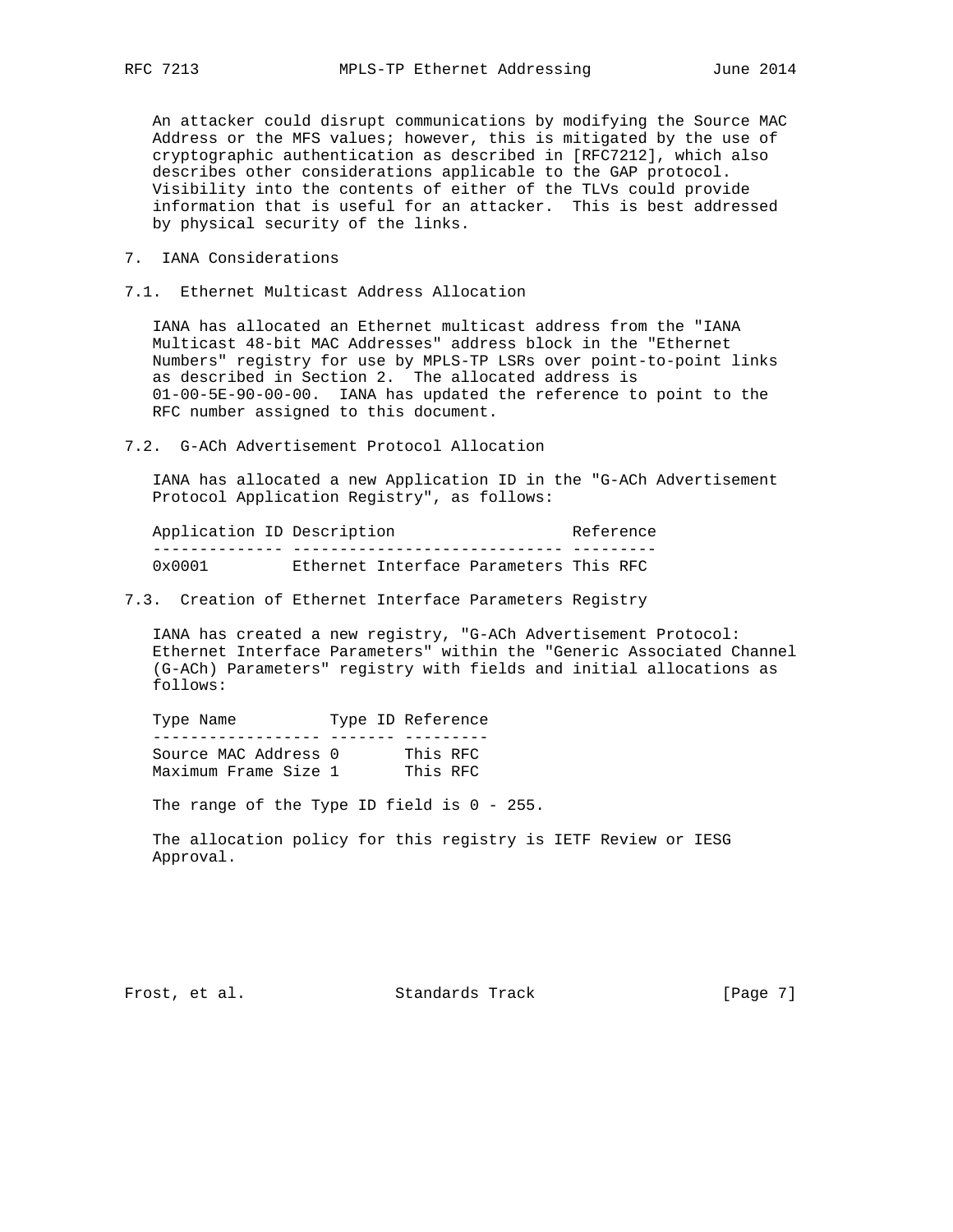### 8. Acknowledgements

 We thank Adrian Farrel for his valuable review comments on this document.

- 9. References
- 9.1. Normative References
	- [EUI-64] IEEE, "Guidelines for 64-bit Global Identifier (EUI-64) Registration Authority", March 1997, <http://standards.ieee.org/regauth/oui/tutorials/ EUI64.html>.
	- [LLDP] IEEE, "Station and Media Access Control Connectivity Discovery", IEEE 802.1AB, September 2009.
	- [RFC2119] Bradner, S., "Key words for use in RFCs to Indicate Requirement Levels", BCP 14, RFC 2119, March 1997.
	- [RFC3032] Rosen, E., Tappan, D., Fedorkow, G., Rekhter, Y., Farinacci, D., Li, T., and A. Conta, "MPLS Label Stack Encoding", RFC 3032, January 2001.
	- [RFC5332] Eckert, T., Rosen, E., Aggarwal, R., and Y. Rekhter, "MPLS Multicast Encapsulations", RFC 5332, August 2008.
	- [RFC5654] Niven-Jenkins, B., Brungard, D., Betts, M., Sprecher, N., and S. Ueno, "Requirements of an MPLS Transport Profile", RFC 5654, September 2009.
	- [RFC5960] Frost, D., Bryant, S., and M. Bocci, "MPLS Transport Profile Data Plane Architecture", RFC 5960, August 2010.
	- [RFC7212] Frost, D., Bryant, S., and M. Bocci, "MPLS Generic Associated Channel (G-ACh) Advertisement Protocol", RFC 7212, June 2014.
- 9.2. Informative References
	- [RFC4861] Narten, T., Nordmark, E., Simpson, W., and H. Soliman, "Neighbor Discovery for IP version 6 (IPv6)", RFC 4861, September 2007.
	- [RFC5921] Bocci, M., Bryant, S., Frost, D., Levrau, L., and L. Berger, "A Framework for MPLS in Transport Networks", RFC 5921, July 2010.

Frost, et al. Standards Track [Page 8]